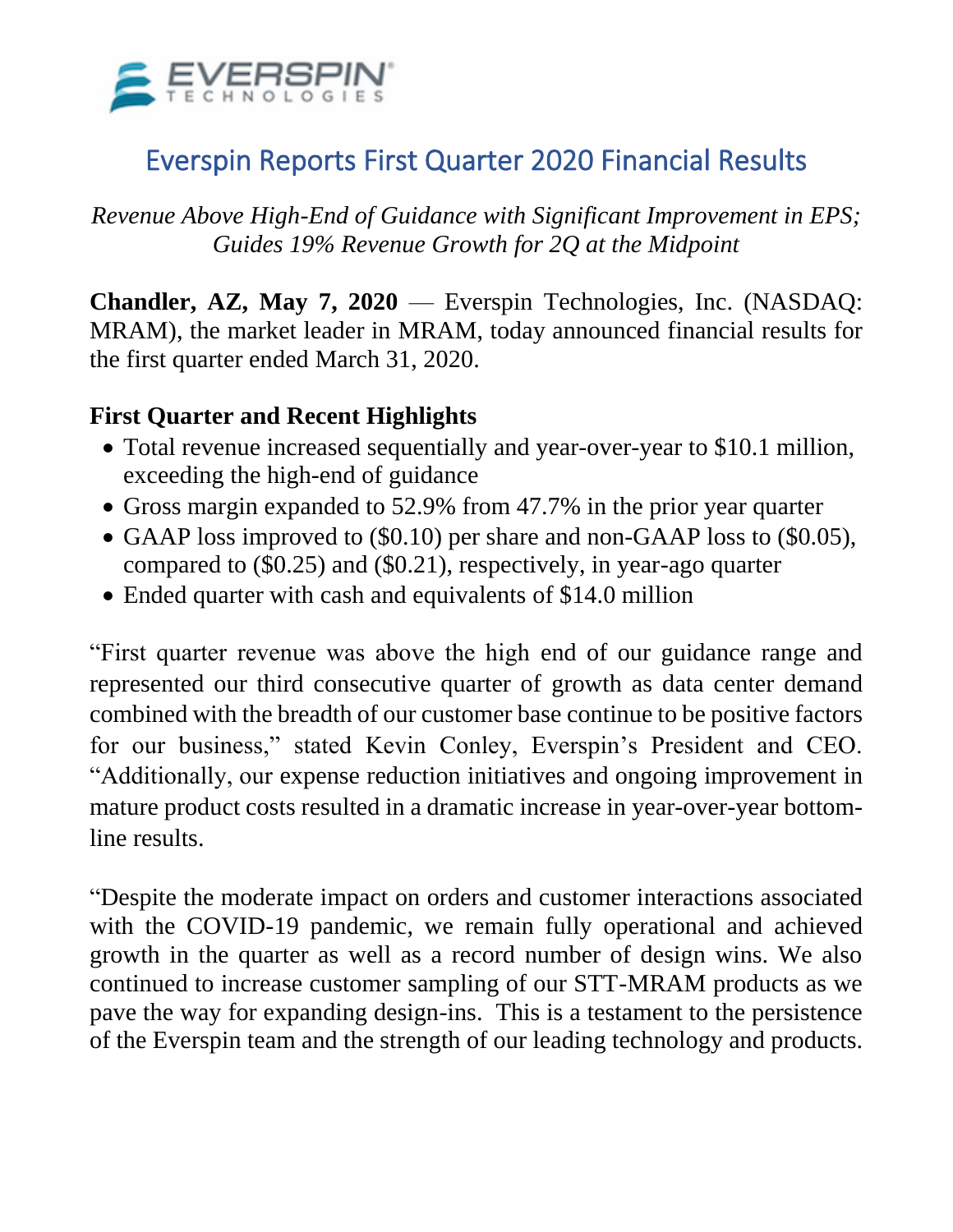

"Looking to the second quarter, we expect to achieve another quarter of sequential revenue growth, while we cautiously monitor the global environment and remain prepared to promptly address any possible changes in market dynamics."

### **First Quarter 2020 Results**

Total revenue for the first quarter of 2020 was \$10.1 million, compared to \$9.7 million last quarter and \$10.0 million in the first quarter of 2019.

Gross margin for the first quarter of 2020 was 52.9%, compared to 53.6% in the prior quarter and 47.7% in the first quarter of 2019.

GAAP operating expenses for the first quarter of 2020 were \$6.9 million, compared to \$8.2 million in the fourth quarter of 2019 and \$9.0 million in the first quarter of 2019. On a non-GAAP basis, operating expenses for the first quarter of 2020 were \$6.2 million, compared to \$6.3 million in the prior quarter and \$8.3 million in the year-ago quarter.

GAAP net loss for the first quarter of 2020 was \$1.7 million, or (\$0.10) per share, based on 18.1 million weighted-average shares outstanding. This compares to a net loss of \$3.1 million, or (\$0.17) per share, in the fourth quarter of 2019, which included \$0.8 million in restructuring charges, and a net loss of \$4.3 million, or (\$0.25) per share, in the first quarter of 2019. On a non-GAAP basis, net loss for the first quarter of 2020 was \$1.0 million, or (\$0.05) per share, compared to a net loss of \$1.2 million, or (\$0.07) per share, in the prior quarter and a net loss of \$3.6 million, or (\$0.21) per share, in the first quarter of 2019.

Cash and cash equivalents as of March 31, 2020 were \$14.0 million, compared to \$14.5 million at the end of the fourth quarter of 2019. Prior to suspending trading on its at-the-market (ATM) equity facility during the quarter, the Company issued 0.5 million new shares resulting in net proceeds \$2.1 million.

### **Business Outlook**

For the second quarter of 2020, Everspin expects total revenue to increase to a range of \$11.5 million and \$12.5 million, compared to \$8.6 million in the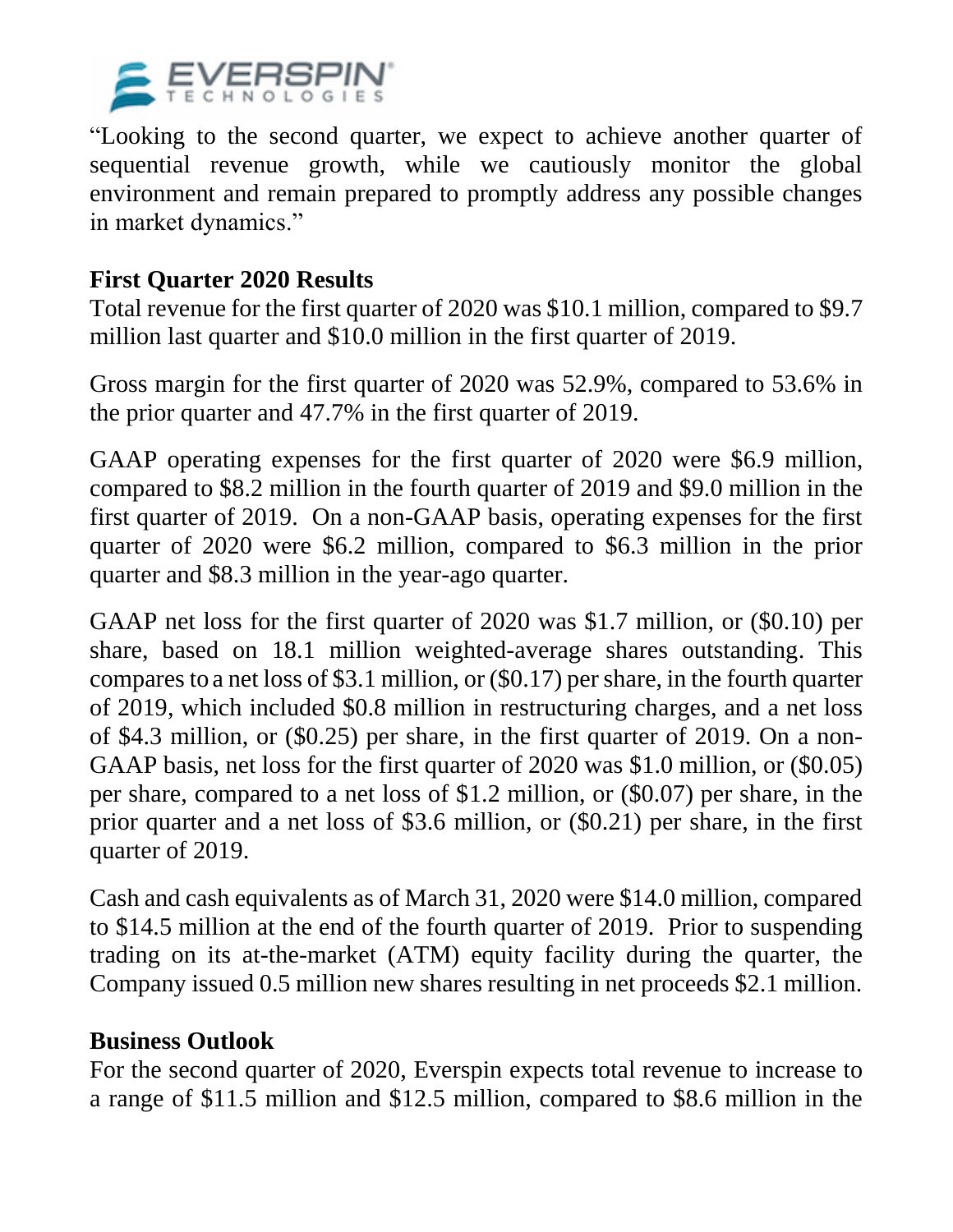

year-ago quarter. GAAP net loss is expected to range between (\$0.12) and (\$0.05) per share. Excluding stock-based compensation expense, non-GAAP net loss is expected to range between (\$0.06) and (\$0.00) per share based on a weighted-average share count of 18.6 million shares outstanding.

# **Conference Call**

Everspin will host a conference call for analysts and investors today at 5:00 p.m. Eastern Time. Interested participants can access the call by dialing **1-844- 889-7788** and providing passcode **4869017**. International callers may join the call by dialing +1-661-378-9932, using the same code. The call will also be available as a live and archived webcast in the Investor Relations section of the company's website at [investor.everspin.com.](http://investor.everspin.com/)

A telephone replay of the conference call will be available approximately two hours after the call through May 14, 2020. The replay can be accessed by dialing 1-855-859-2056 and using the passcode 4869017. International callers should dial +1-404-537-3406 and enter the same passcode at the prompt.

# **About Everspin Technologies**

Everspin Technologies, Inc. is the world's leading provider of Magnetoresistive RAM (MRAM). Everspin MRAM delivers the industry's most robust, highest performance non-volatile memory for Industrial IoT, Data Center, and other mission-critical applications where data persistence is paramount. Headquartered in Chandler, Arizona, Everspin provides commercially available MRAM solutions to a large and diverse customer base. For more information, visit [www.everspin.com.](http://www.everspin.com/) NASDAQ: MRAM.

# **Cautionary Statement Regarding Forward-Looking Statements**

This press release contains forward-looking statements regarding future events that involve risks and uncertainties that could cause actual results or events to differ materially from the expectations disclosed in the forward-looking statements, including, but not limited to the statements made under the caption "Business Outlook." Actual results could differ materially from these forwardlooking statements as a result of certain factors, including, without limitation, the risks set forth in Everspin's Form 10-K filed with the Securities and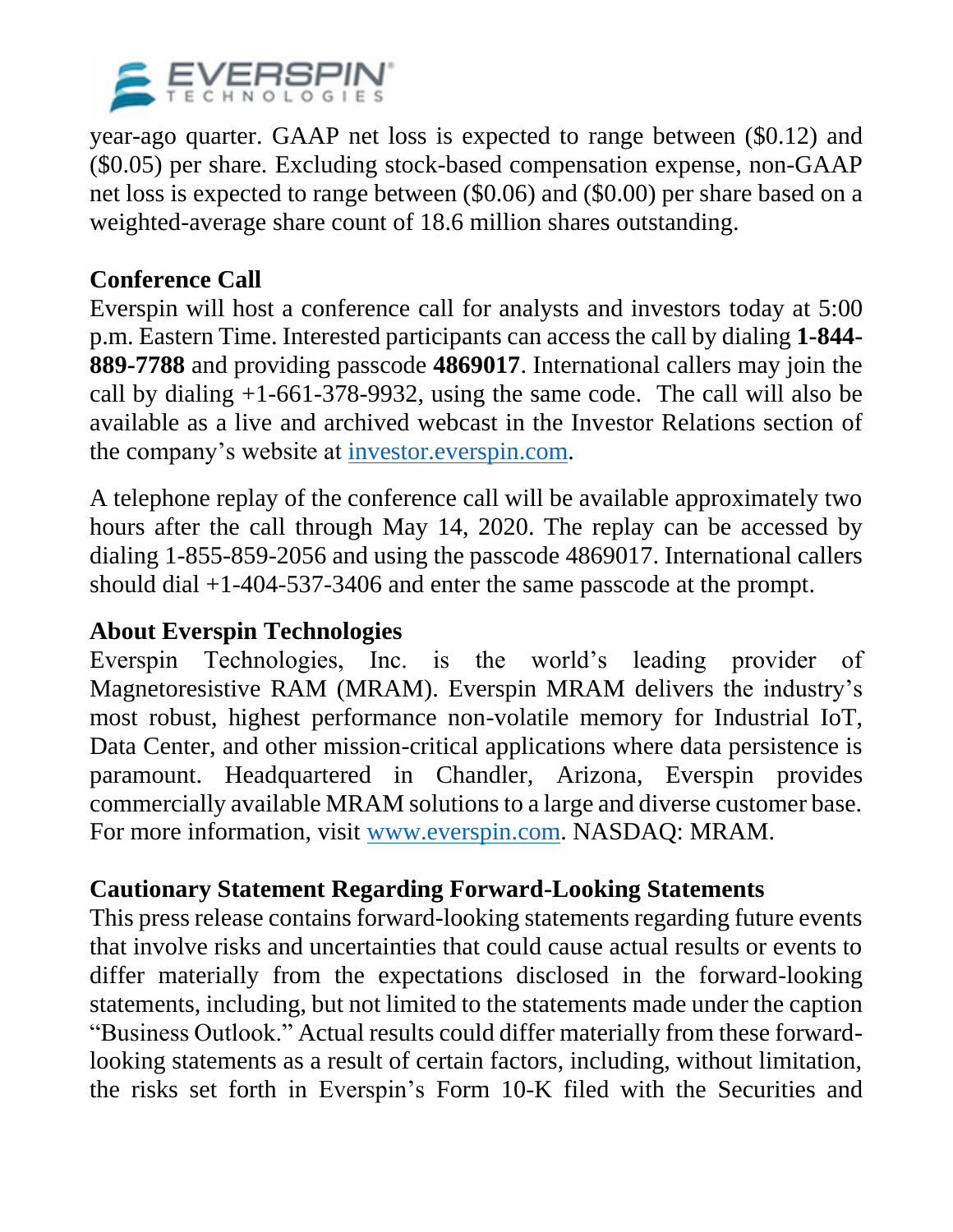

Exchange Commission on March 13, 2020, under the caption "Risk Factors." Subsequent events may cause these expectations to change, and Everspin disclaims any obligations to update or alter these forward-looking statements in the future, whether as a result of new information, future events or otherwise.

### **Everspin Investor Relations Contact:**

Leanne K. Sievers, President Shelton Group Investor Relations T: 949-224-3874 E: [sheltonir@sheltongroup.com](mailto:sheltonir@sheltongroup.com)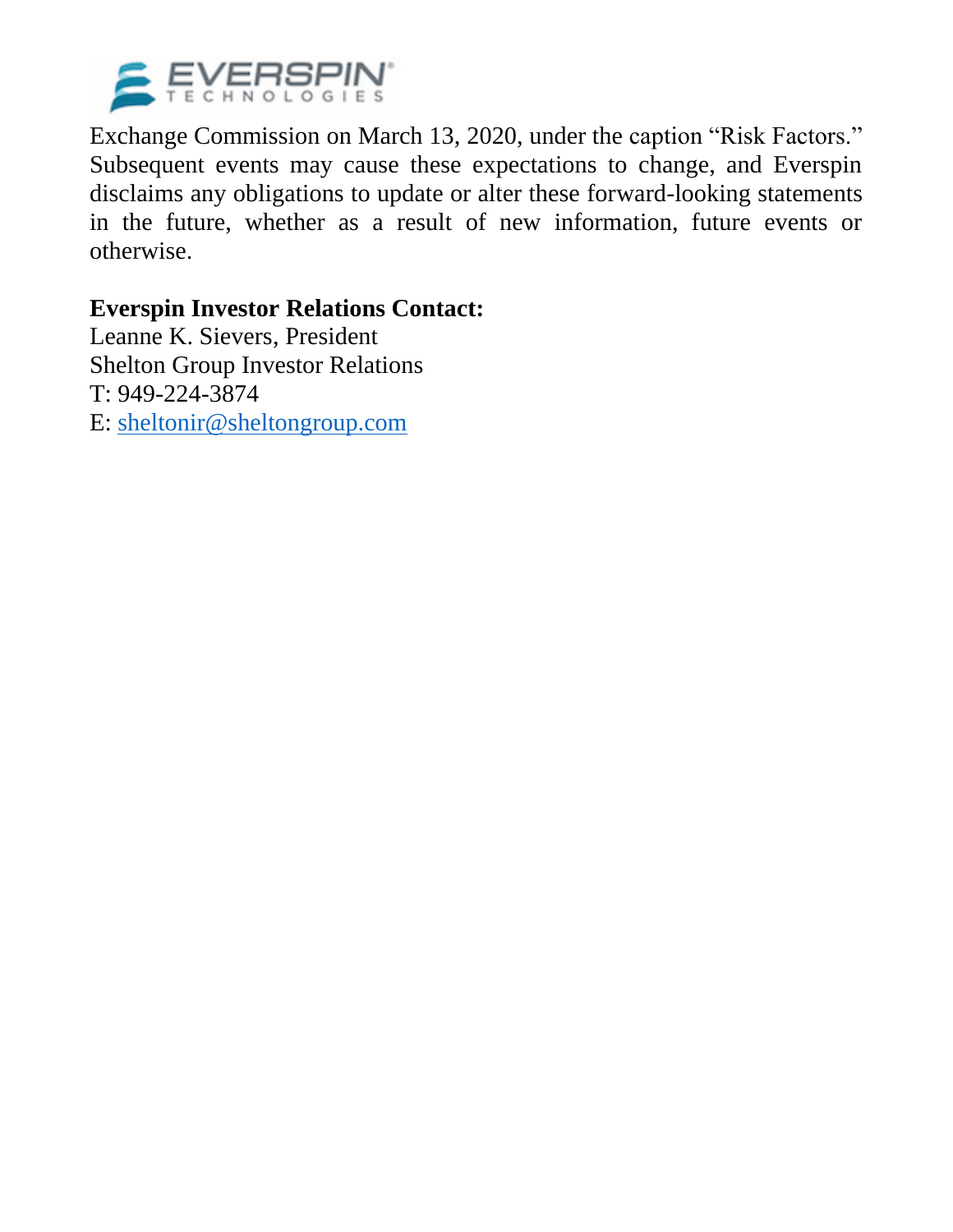

#### **EVERSPIN TECHNOLOGIES, INC. Condensed Balance Sheets (In thousands, except share and per share amounts) (Unaudited)**

|                                                                                       | March 31,<br>2020         |                | December 31,<br>2019 |            |
|---------------------------------------------------------------------------------------|---------------------------|----------------|----------------------|------------|
| <b>Assets</b>                                                                         |                           |                |                      |            |
| Current assets:                                                                       |                           |                |                      |            |
| Cash and cash equivalents                                                             | $\boldsymbol{\mathsf{S}}$ | 13,950         | \$                   | 14,487     |
| Accounts receivable, net                                                              |                           | 6,320          |                      | 5,799      |
| Inventory                                                                             |                           | 7,944          |                      | 7,863      |
| Prepaid expenses and other current assets                                             |                           | 518            |                      | 539        |
| Total current assets                                                                  |                           | 28,732         |                      | 28,688     |
| Property and equipment, net                                                           |                           | 3,077          |                      | 3,479      |
| Right-of-use assets                                                                   |                           | 2,770          |                      | 3,132      |
| Other assets                                                                          |                           | 73             |                      | 73         |
| <b>Total assets</b>                                                                   | $\boldsymbol{\mathsf{S}}$ | 34,652         | $\sqrt$              | 35,372     |
|                                                                                       |                           |                |                      |            |
| <b>Liabilities and Stockholders' Equity</b>                                           |                           |                |                      |            |
| Current liabilities:                                                                  |                           |                |                      |            |
| Accounts payable                                                                      | $\boldsymbol{\mathsf{S}}$ | 1,761          | \$                   | 2,873      |
| <b>Accrued liabilities</b>                                                            |                           | 1,965          |                      | 2,727      |
| Current portion of long-term debt                                                     |                           | 1,271          |                      | 670        |
| Operating lease liabilities                                                           |                           | 1,613          |                      | 1,582      |
| Other liabilities                                                                     |                           | 34             |                      | 42         |
| Total current liabilities                                                             |                           | 6.644          |                      | 7,894      |
| Long-term debt, net of current portion                                                |                           | 6,621          |                      | 7,149      |
| Operating lease liabilities, net of current portion                                   |                           | 1,426          |                      | 1,840      |
| <b>Total liabilities</b>                                                              |                           | 14,691         |                      | 16,883     |
| Commitments and contingencies                                                         |                           |                |                      |            |
| Stockholders' equity:                                                                 |                           |                |                      |            |
| Preferred stock, \$0.0001 par value per share; 5,000,000 shares authorized; no shares |                           |                |                      |            |
| issued and outstanding as of March 31, 2020 and December 31, 2019                     |                           |                |                      |            |
| Common stock, \$0.0001 par value per share; 100,000,000 shares authorized;            |                           |                |                      |            |
| 18,638,555 and 18,081,753 shares issued and outstanding as of March 31, 2020 and      |                           |                |                      |            |
| December 31, 2019                                                                     |                           | $\overline{2}$ |                      | 2          |
| Additional paid-in capital                                                            |                           | 170,353        |                      | 167,149    |
| Accumulated deficit                                                                   |                           | (150, 394)     |                      | (148, 662) |
| Total stockholders' equity                                                            |                           | 19,961         |                      | 18,489     |
| Total liabilities and stockholders' equity                                            | \$                        | 34,652         | \$                   | 35,372     |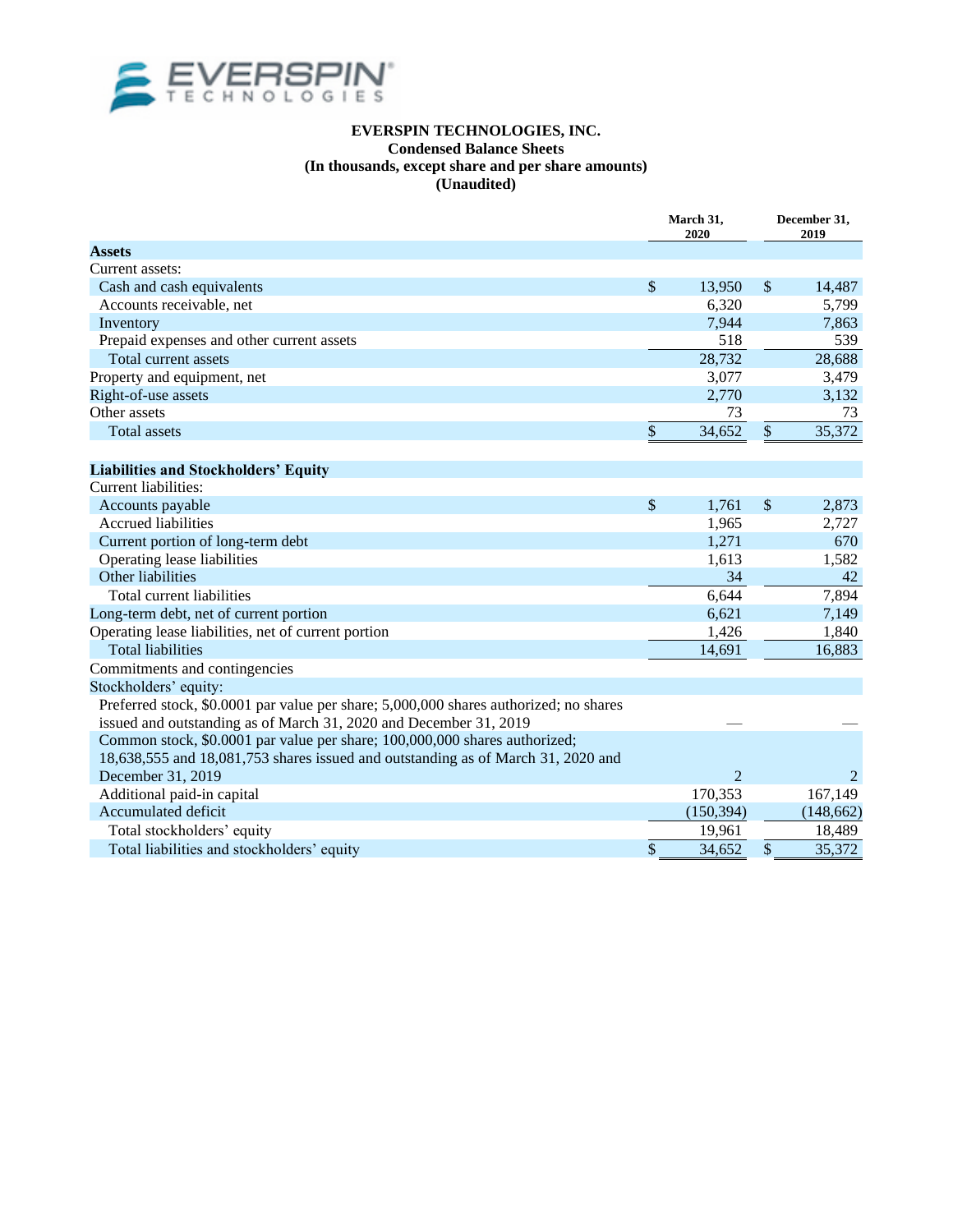

#### **EVERSPIN TECHNOLOGIES, INC. Condensed Statements of Operations and Comprehensive Loss (In thousands, except share and per share amounts) (Unaudited)**

|                                                                              | Three Months Ended March 31, |            |               |            |
|------------------------------------------------------------------------------|------------------------------|------------|---------------|------------|
|                                                                              | 2020                         |            |               | 2019       |
| Product sales                                                                | \$                           | 9,635      | $\mathcal{S}$ | 9,023      |
| Licensing, royalty, and other revenue                                        |                              | 473        |               | 1,003      |
| <b>Total revenue</b>                                                         |                              | 10,108     |               | 10,026     |
| Cost of sales                                                                |                              | 4,757      |               | 5,241      |
| Gross profit                                                                 |                              | 5,351      |               | 4,785      |
| Operating expenses: <sup>1</sup>                                             |                              |            |               |            |
| Research and development                                                     |                              | 3,030      |               | 3,998      |
| General and administrative                                                   |                              | 2,800      |               | 3,595      |
| Sales and marketing                                                          |                              | 1,103      |               | 1,364      |
| Total operating expenses                                                     |                              | 6,933      |               | 8,957      |
| Loss from operations                                                         |                              | (1,582)    |               | (4,172)    |
| Interest expense                                                             |                              | (172)      |               | (211)      |
| Other income, net                                                            |                              | 22         |               | 127        |
| Net loss and comprehensive loss                                              | \$                           | (1,732)    | \$            | (4,256)    |
| Net loss per common share, basic and diluted                                 |                              | (0.10)     |               | (0.25)     |
| Weighted-average shares used to compute net loss per common share, basic     |                              |            |               |            |
| and diluted                                                                  |                              | 18,055,693 |               | 17,097,999 |
|                                                                              |                              |            |               |            |
| <sup>1</sup> Operating expenses include stock-based compensation as follows: |                              |            |               |            |
| Research and development                                                     | \$                           | 162        | \$            | 147        |
| General and administrative                                                   |                              | 585        |               | 509        |
| Sales and marketing                                                          |                              | 58         |               | 48         |
| Total stock-based compensation                                               | \$                           | 805        | \$            | 704        |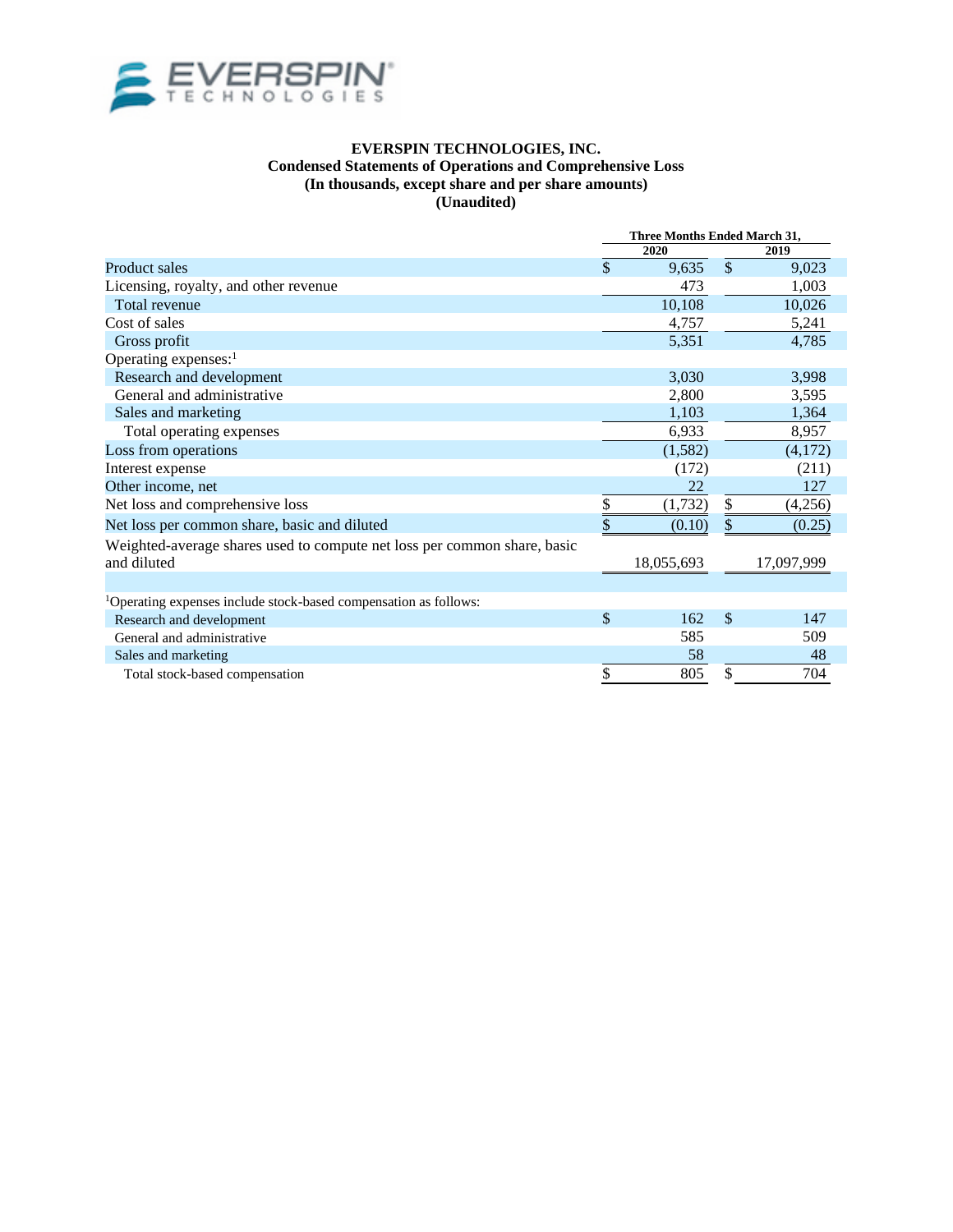

#### **EVERSPIN TECHNOLOGIES, INC. Reconciliation of GAAP and Non-GAAP Financial Information (In thousands, except share and per share amounts) (Unaudited)**

|                                                                                    | <b>Three Months Ended</b> |                 |                        |  |
|------------------------------------------------------------------------------------|---------------------------|-----------------|------------------------|--|
|                                                                                    | <b>Mar 31,</b><br>2020    | Dec 31,<br>2019 | <b>Mar 31,</b><br>2019 |  |
| <b>Reconciliation of GAAP and non-GAAP operating expenses</b>                      |                           |                 |                        |  |
| GAAP operating expenses                                                            | \$<br>6,933               | \$<br>8,199     | \$<br>8,957            |  |
| Reconciling item included in research and development                              |                           |                 |                        |  |
| Stock-based compensation                                                           | 137                       | 193             | 118                    |  |
| Reconciling item included in selling, general and administrative                   |                           |                 |                        |  |
| Stock-based compensation                                                           | 643                       | 914             | 557                    |  |
| Restructuring                                                                      |                           | 782             |                        |  |
| Total reconciling items included in operating expenses                             | 780                       | 1,889           | 675                    |  |
| Non-GAAP operating expenses                                                        | \$<br>6.153               | \$.<br>6,311    | 8,282<br>\$.           |  |
|                                                                                    |                           |                 |                        |  |
| <b>GAAP NET INCOME (LOSS)</b>                                                      | (1,732)                   | \$ (3,079)      | \$(4,256)              |  |
| Reconciling items included in operating expenses                                   | 780                       | 1,889           | 675                    |  |
| Non-GAAP net income (loss)                                                         | (951)                     | (1,191)         | \$(3,581)              |  |
| Non-GAAP net income (loss) per share, basic and diluted                            | \$<br>(0.05)              | \$<br>(0.07)    | (0.21)                 |  |
| Weighted average shares to compute net loss per common share, basic and<br>diluted | 18,056                    | 17,714          | 17,098                 |  |